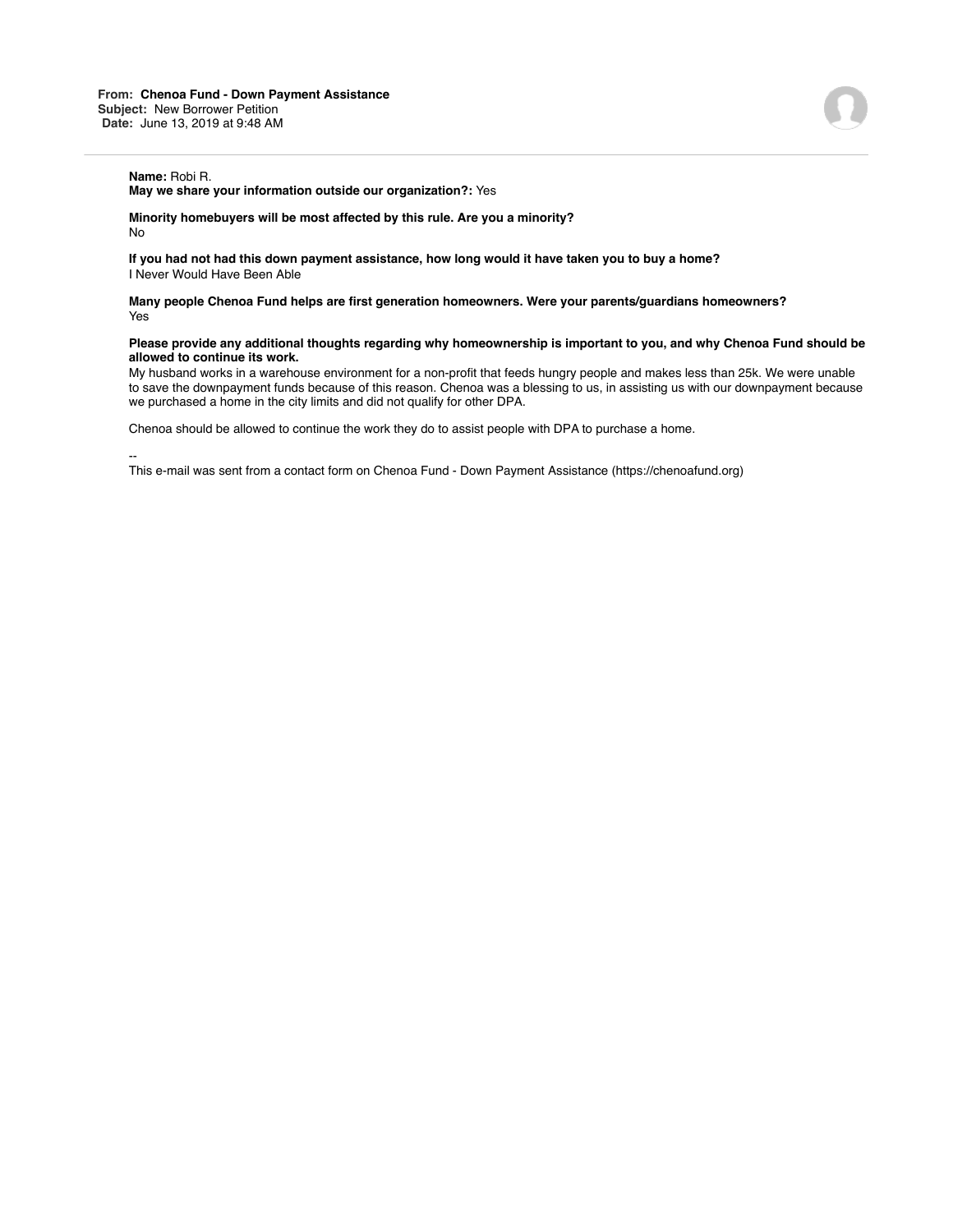**From: Chenoa Fund - Down Payment Assistance Subject:** New Borrower Story **Date:** May 6, 2019 at 11:15 AM

One week none yet, awaiting approval yes but awaiting approval Stuck renting that is hopeless Jack Woodard Varner 7465 Allemande Way Apt.223 simjack8@gmail.com Yes

--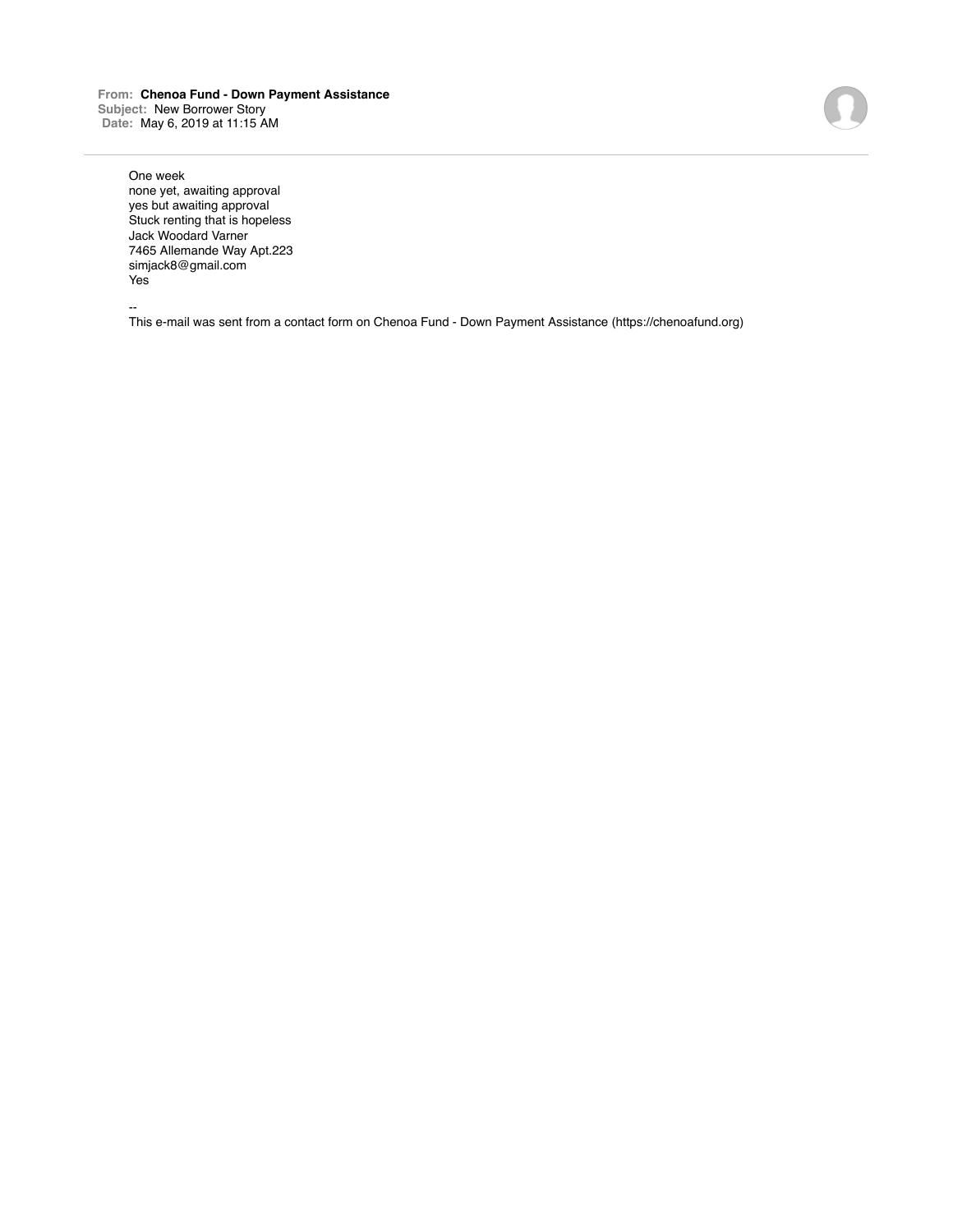**From: Chenoa Fund - Down Payment Assistance Subject:** New Borrower Story **Date:** May 6, 2019 at 11:22 AM



Homeownership is the American Dream and costs of renting have skyrocketed beyond what a mortgage is. The Chenoa Fund is my last hope. The government bailed out banks, Fannie Mae and Freddie Mac fiascos and now wants to meddle with True Americans again.

[how-much-money-have-you-spent-qualifying-for-your-loan] [have-you-found-home-to-buy-and-if-so-is-it-under-contract] [what-damages-will-you-experience-if-you-are-unable-receive-down-payment-funds-buy-home] Jack Varner 7465 Allemande Way Apt.223 simjack8@gmail.com Yes

--